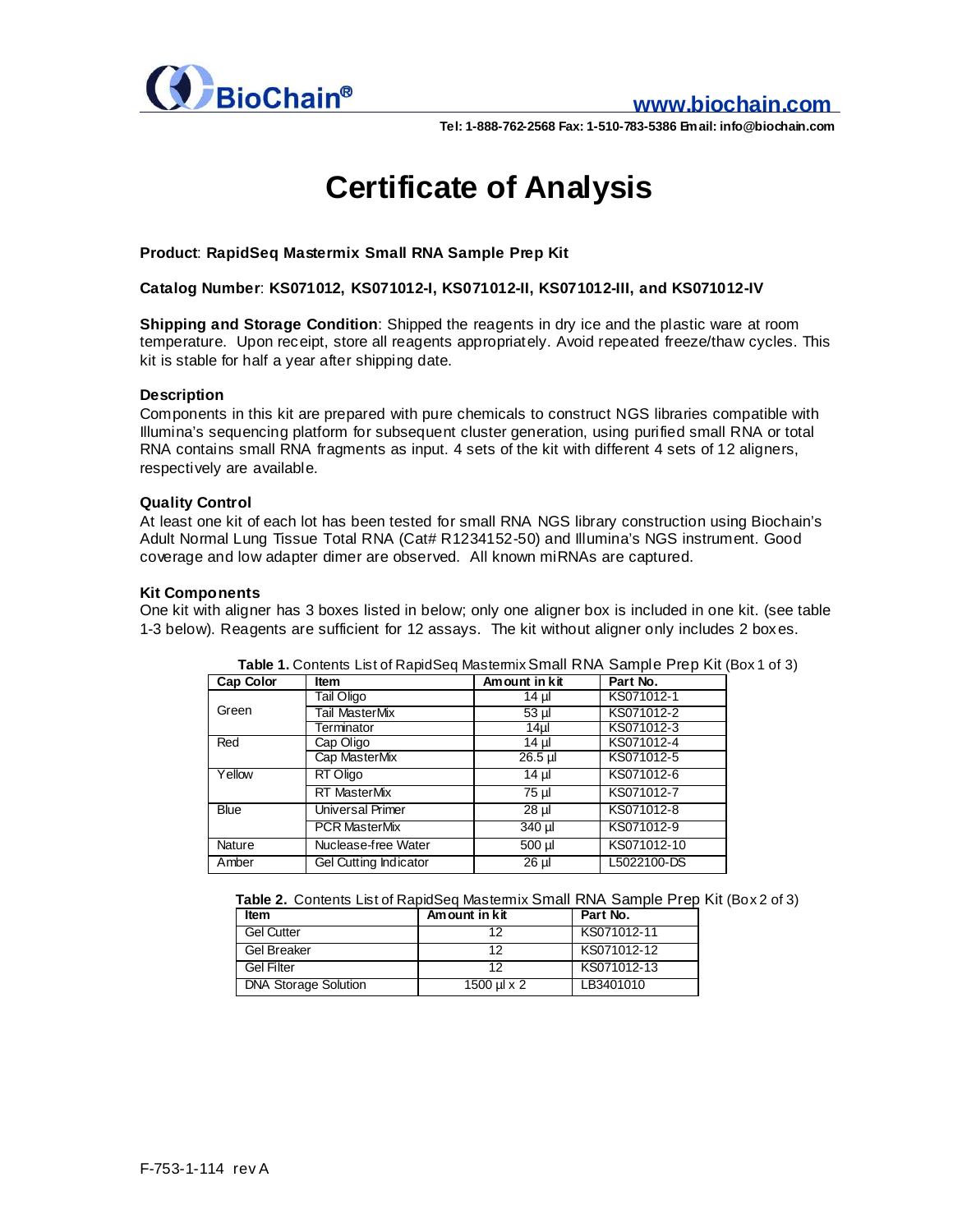

## **www.biochain.com**

**Tel: 1-888-762-2568 Fax: 1-510-783-5386 Email: info@biochain.com**

| KS072012-I           |                         |             |                 |
|----------------------|-------------------------|-------------|-----------------|
| <b>Item</b>          | Amount in kit $(\mu I)$ | Part No.    | <b>Sequence</b> |
| Aligner 1            | 10                      | KS072012-1  | <b>ATCACG</b>   |
| Aligner <sub>2</sub> | 10                      | KS072012-2  | <b>CGATGT</b>   |
| Aligner 3            | 10                      | KS072012-3  | <b>TTAGGC</b>   |
| Aligner 4            | 10                      | KS072012-4  | <b>TGACCA</b>   |
| Aligner 5            | 10                      | KS072012-5  | <b>ACAGTG</b>   |
| Aligner <sub>6</sub> | 10                      | KS072012-6  | <b>GCCAAT</b>   |
| Aligner <sub>7</sub> | 10                      | KS072012-7  | <b>CAGATC</b>   |
| Aligner 8            | 10                      | KS072012-8  | <b>ACTTGA</b>   |
| Aligner 9            | 10                      | KS072012-9  | <b>GATCAG</b>   |
| Aligner 10           | 10                      | KS072012-10 | <b>TAGCTT</b>   |
| Aligner 11           | 10                      | KS072012-11 | <b>GGCTAC</b>   |
| Aligner 12           | 10                      | KS072012-12 | <b>CTTGTA</b>   |

## **Table 3.** Contents List of RapidSeq Mastermix Small RNA Sample Prep Kit (Box 3 of 3)

**KS072012-II**

| <b>Item</b> | Am ount in kit $(\mu\mathsf{I})$ | Part No.    | Se que nce    |
|-------------|----------------------------------|-------------|---------------|
| Aligner 13  | 10                               | KS072012-13 | <b>AGTCAA</b> |
| Aligner 14  | 10                               | KS072012-14 | <b>AGTTCC</b> |
| Aligner 15  | 10                               | KS072012-15 | <b>ATGTCA</b> |
| Aligner 16  | 10                               | KS072012-16 | <b>CCGTCC</b> |
| Aligner 17  | 10                               | KS072012-17 | <b>GTAGAG</b> |
| Aligner 18  | 10                               | KS072012-18 | <b>GTCCGC</b> |
| Aligner 19  | 10                               | KS072012-19 | <b>GTGAAA</b> |
| Aligner 20  | 10                               | KS072012-20 | <b>GTGGCC</b> |
| Aligner 21  | 10                               | KS072012-21 | <b>GTTTCG</b> |
| Aligner 22  | 10                               | KS072012-22 | <b>CGTACG</b> |
| Aligner 23  | 10                               | KS072012-23 | <b>GAGTGG</b> |
| Aligner 24  | 10                               | KS072012-24 | <b>GGTAGC</b> |